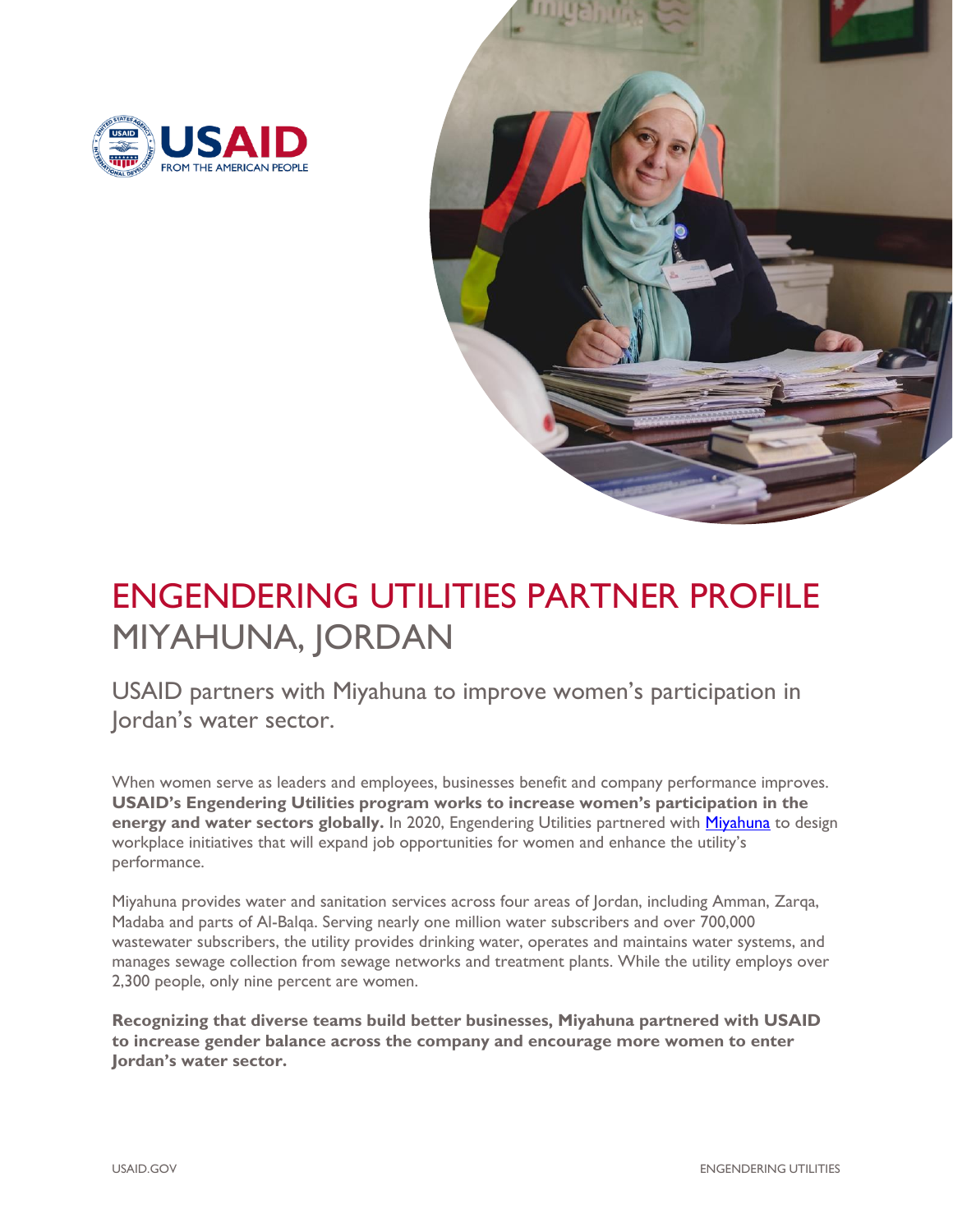## **JORDAN'S WATER SECTOR**

Jordan, a middle-income country, has limited natural resources and is one of the most water-scarce countries in the world. Rapid population growth, changing rain patterns, and drought have put a strain on the country's water supply, and groundwater in Jordan is used twice as quickly as it is recharged.<sup>1</sup> While the water supply in Jordan is safe, the supply is intermittent and the use of rooftop tanks to store water—which is delivered once a week on average—is common.<sup>2</sup> The government has adopted an integrated strategy for managing available water resources, $3$  which focuses on supplying water for human consumption, operational efficiencies, conservation, and resource mobilization.

**Engendering Utilities' work with Miyahuna supports women to enter Jordan's water sector as the government seeks to increase water availability and access across the country.** 

#### **GENDER EQUALITY IN JORDAN'S WORKFORCE**

A complex web of contributing factors prevents women in Jordan from joining the formal workforce; particularly the male-dominated water sector. Despite Jordan's remarkable achievements in gender equality in health and education, limited gains have been made in women's economic empowerment. Only 22 percent of women in Jordan participate in the formal labor force—one of the lowest rates of women's economic participation in the world.<sup>4</sup> Harmful cultural practices and gender norms impact a woman's ability to join the formal workforce in Jordan. Nearly 60 percent of unemployed women say they wish to work, but over 75 percent say they face obstacles, including structural, societal, religious, and cultural norms that pressure women to remain home and care for children and other household responsibilities.<sup>5</sup>

Violence against women in Jordan compounds these issues. Intimate partner violence (IPV) is common in Jordan, but due to the taboo nature of the topic, statistics on IPV vary. According to Demographic and Health Surveys, 20% of women and girls ages 15 and older had been subjected to physical, sexual, or psychological intimate partner violence in the last 12 months.<sup>6</sup> These trends are perpetuated by the lack of reporting on gender-based violence. According to the same study, only one in five women (19%) who have experienced any form of physical or sexual violence sought help to stop the violence. Two-thirds of women never reported or told anyone about the violence.<sup>7</sup>

**Engendering Utilities supports companies—like Miyahuna—to consider and respond to factors that reduce women's workforce participation by building inclusive policies and practices that benefit men, women, and businesses in the water sector.** 

### **GENDER EQUALITY IN ACTION AT MIYAHUNA**

Engendering Utilities uses an [evidence-based methodology](https://www.usaid.gov/energy/engendering-utilities/gender-equality-best-practices-framework) to support women's participation in Jordan's energy sector. The program supports Miyahuna to increase opportunities for women by introducing gender equality initiatives at each phase of the employee lifecycle: from reducing gender bias at the hiring stage, to creating strategies that will help retain female talent and improve corporate culture change that benefits both women and men. Using a globally recognized [framework](https://www.usaid.gov/energy/engendering-utilities/gender-equality-best-practices-framework) for change, Engendering Utilities is supporting Miyahuna in its goal of increasing gender equality across the company's business practices.

A dedicated change management coach supports the utility and works directly with three staff to become agents of change within Miyahuna. A baseline assessment is conducted to identify gaps and opportunities for improving gender equality across the company. The findings are used to develop a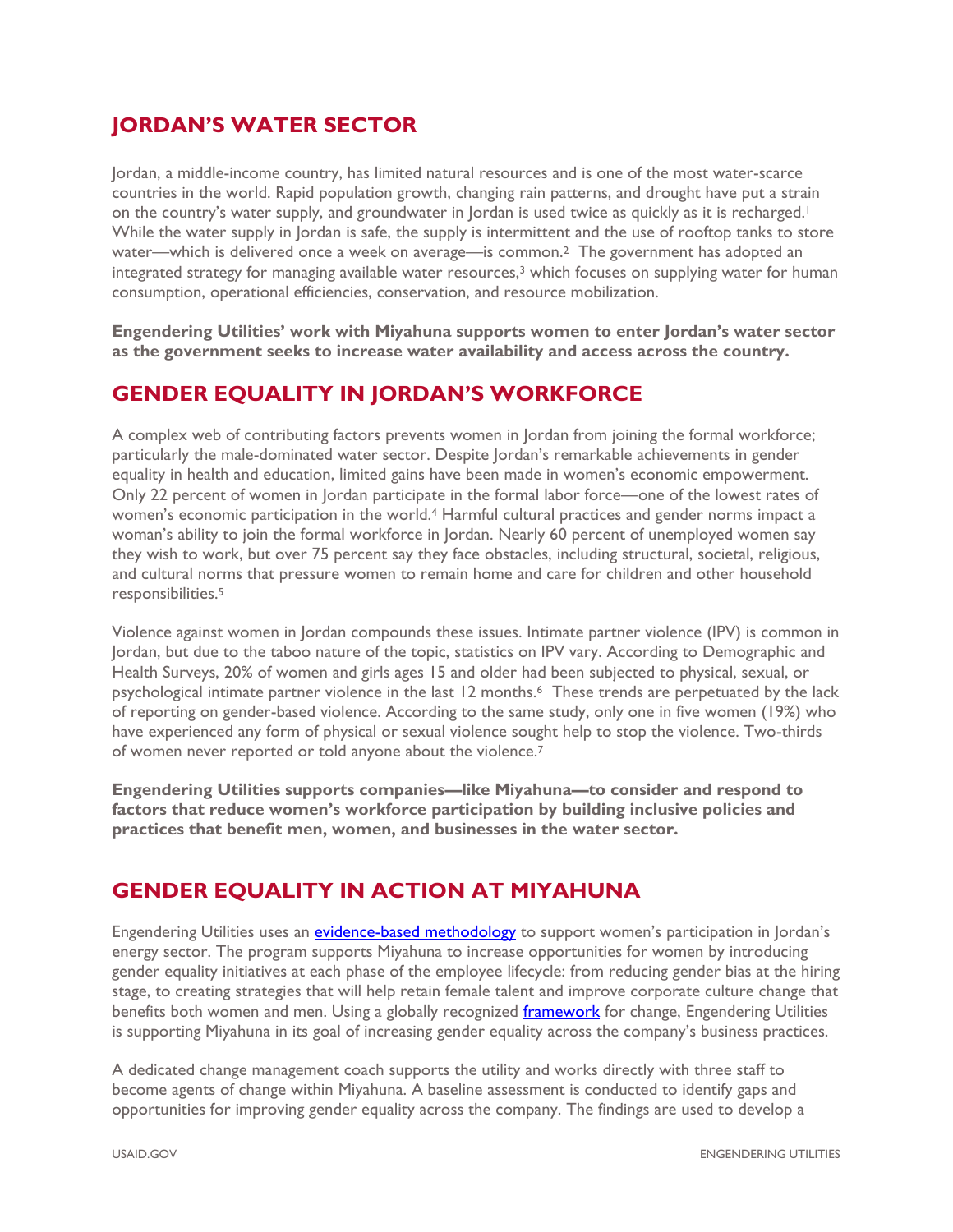strategic action plan that will facilitate Miyahuna's gender equality goals. This is supplemented by the program's partnership with the Georgetown University McDonough School of Business, which delivers the **Gender Equity Executive Leadership Program** (GEELP) to three utility employees. The GEELP is a best-in-class 12-month executive course that empowers decision-makers to integrate gender equality initiatives into their corporate structure.

In 2018, Miyahuna participated in a comprehensive gender study of women working in Jordan's water sector, as part of the USAID Water Management Initiative (WMI) project. Fourteen women and thirteen men from Miyahuna participated in focus group discussions, which raised important recommendations for improving the participation of women in Jordan's water sector. The *Gender Study on Women Working in the Water Sector* set the foundation for the first gender policy to be proposed at the national governmental sector level. This policy, titled the *Water Sector Gender Policy,* was formally adopted into Jordan's National Water Strategy in June 2020.

Engendering Utilities will support and accelerate gender equality initiatives already underway at Miyahuna and support the utility to uptake corporate policies and practices that reflect the new national gender policy related to the water sector. Miyahuna staff have identified many opportunities for improving gender equality at the utility, including:

- **Improving Training Opportunities** for women, including shifting the hours of training to enable more women to benefit from the career growth opportunities provided by the utility.
- **Enhancing Maternity and Paternity Benefits**, and the establishment of onsite daycare as a preferred alternative to daycare allowances.
- **Changing Corporate Culture** to create more acceptance of women in both leadership and technical roles. Miyahuna will also place a strong emphasis on engaging influential male leaders as champions of gender equality through the development of a male engagement strategy.

#### **FOR MORE INFORMATION**

**Amanda Valenta** Senior Energy Specialist Office of Energy and Infrastructure, USAID [avalenta@usaid.gov](mailto:avalenta@usaid.gov)

**Corinne Hart** Senior Advisor for Gender and **Environment** Office of Gender Equality and Women's Empowerment USAID, [cohart@usaid.gov](mailto:cohart@usaid.gov)

**Jessica Menon** Gender Advisor Tetra Tech jessica.menon@tetratech.com

The Engendering Utilities program is made possible by the support of the American People through the United States Agency for International Development (USAID). The program is currently implemented by Tetra Tech under USAID's Workplace Advancement for Gender Equality contract (AID-OAA-I-14-00059 | 7200AA19F00013).